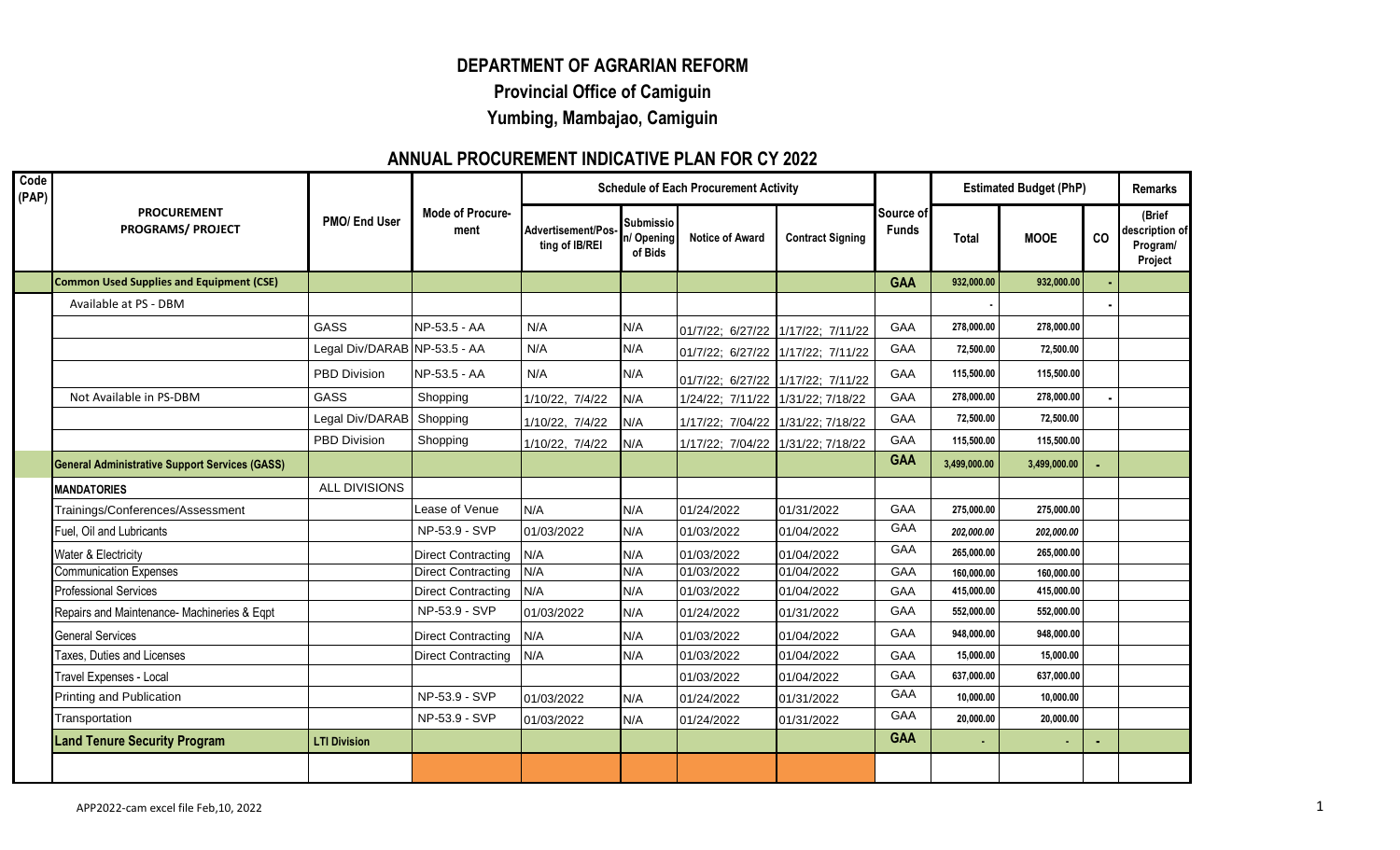| Code<br>(PAP) |                                                                          |                              | <b>Mode of Procure-</b><br>ment | <b>Schedule of Each Procurement Activity</b> |                                           |                        |                         |                           | <b>Estimated Budget (PhP)</b> |              |    | <b>Remarks</b>                                  |  |
|---------------|--------------------------------------------------------------------------|------------------------------|---------------------------------|----------------------------------------------|-------------------------------------------|------------------------|-------------------------|---------------------------|-------------------------------|--------------|----|-------------------------------------------------|--|
|               | <b>PROCUREMENT</b><br><b>PROGRAMS/ PROJECT</b>                           | PMO/ End User                |                                 | Advertisement/Pos-<br>ting of IB/REI         | <b>Submissio</b><br>n/ Opening<br>of Bids | <b>Notice of Award</b> | <b>Contract Signing</b> | Source of<br><b>Funds</b> | <b>Total</b>                  | <b>MOOE</b>  | CO | (Brief<br>description of<br>Program/<br>Project |  |
|               | <b>Agrarian Justice Delivery</b>                                         | <b>Legal &amp; DARAB Div</b> |                                 |                                              |                                           |                        |                         | <b>GAA</b>                | 413,000.00                    | 413,000.00   |    |                                                 |  |
|               | Trainings/Conferences/Assessment                                         |                              | Lease of Venue                  | N/A                                          | N/A                                       | 01/24/2022             | 01/31/2022              | GAA                       | 184,000.00                    | 184,000.00   |    |                                                 |  |
|               | Fuel, Oil and Lubricants                                                 |                              | NP-53.9 - SVP                   | 01/03/2022                                   | N/A                                       | 01/03/2022             | 01/04/2022              | <b>GAA</b>                | 25,000.00                     | 25,000.00    |    |                                                 |  |
|               | Printing and Publication                                                 |                              | NP-53.9 - SVP                   | 01/03/2022                                   | N/A                                       | 01/24/2022             | 01/31/2022              | GAA                       | 1,000.00                      | 1,000.00     |    |                                                 |  |
|               | Communication                                                            |                              | <b>Direct Contracting</b>       | N/A                                          | N/A                                       | 01/03/2022             | 01/04/2022              | GAA                       | 8,000.00                      | 8,000.00     |    |                                                 |  |
|               | Transportation                                                           |                              | NP-53.9 - SVP                   | 01/03/2022                                   | N/A                                       | 01/24/2022             | 01/31/2022              | GAA                       | 5,000.00                      | 5,000.00     |    |                                                 |  |
|               | Travel Expenses - Local                                                  |                              |                                 |                                              |                                           |                        |                         |                           | 190,000.00                    | 190,000.00   |    |                                                 |  |
|               |                                                                          |                              |                                 |                                              |                                           |                        |                         |                           |                               |              |    |                                                 |  |
|               | <b>Agrarian Beneficiaries Dev't and</b><br><b>Sustainability Program</b> | <b>PBD Division</b>          |                                 |                                              |                                           |                        |                         | <b>GAA</b>                | 2,784,000.00                  | 2,784,000.00 |    |                                                 |  |
|               |                                                                          |                              |                                 |                                              |                                           |                        |                         |                           |                               |              |    |                                                 |  |
|               | Trainings/Conferences/Assessment                                         |                              | Lease of Venue                  | N/A                                          | N/A                                       | 01/24/2022             | 01/31/2022              | GAA                       | 1,119,000.00                  | 1,119,000.00 |    |                                                 |  |
|               | Fuel, Oil and Lubricants                                                 |                              | NP-53.9 - SVP                   | 01/03/2022                                   | N/A                                       | 01/03/2022             | 01/04/2022              | GAA                       | 62,000.00                     | 62,000.00    |    |                                                 |  |
|               | <b>Subsidies</b>                                                         |                              | NP-53.9 - SVP                   | N/A                                          | N/A                                       | 03/06/2019             | 03/15/2019              | GAA                       | 1,250,000.00                  | 1,250,000.00 |    |                                                 |  |
|               | Travel Expenses - Local                                                  |                              |                                 |                                              |                                           |                        |                         |                           | 353,000.00                    | 353,000.00   |    |                                                 |  |
|               |                                                                          |                              |                                 |                                              |                                           |                        |                         |                           |                               |              |    |                                                 |  |
|               | <b>GRAND TOTAL</b>                                                       |                              |                                 |                                              |                                           |                        |                         | <b>GAA</b>                | 7,628,000.00                  | 7,628,000.00 |    |                                                 |  |

ARPT/BAC Head Secretariat **Access 2000 COVID-SECRETATION** OIC PCAO/BAC CHAIRMAN **COVID-SECRETATION** OIC PARPO II/HOPE

30-Aug-21

*Prepared by: Recommending Approval: Approved by:*

Magbells T. Alse

**MARIANITA F. ABAO MA. GIANELLI A. ECUACION MAYBELLE T. ALCALA**